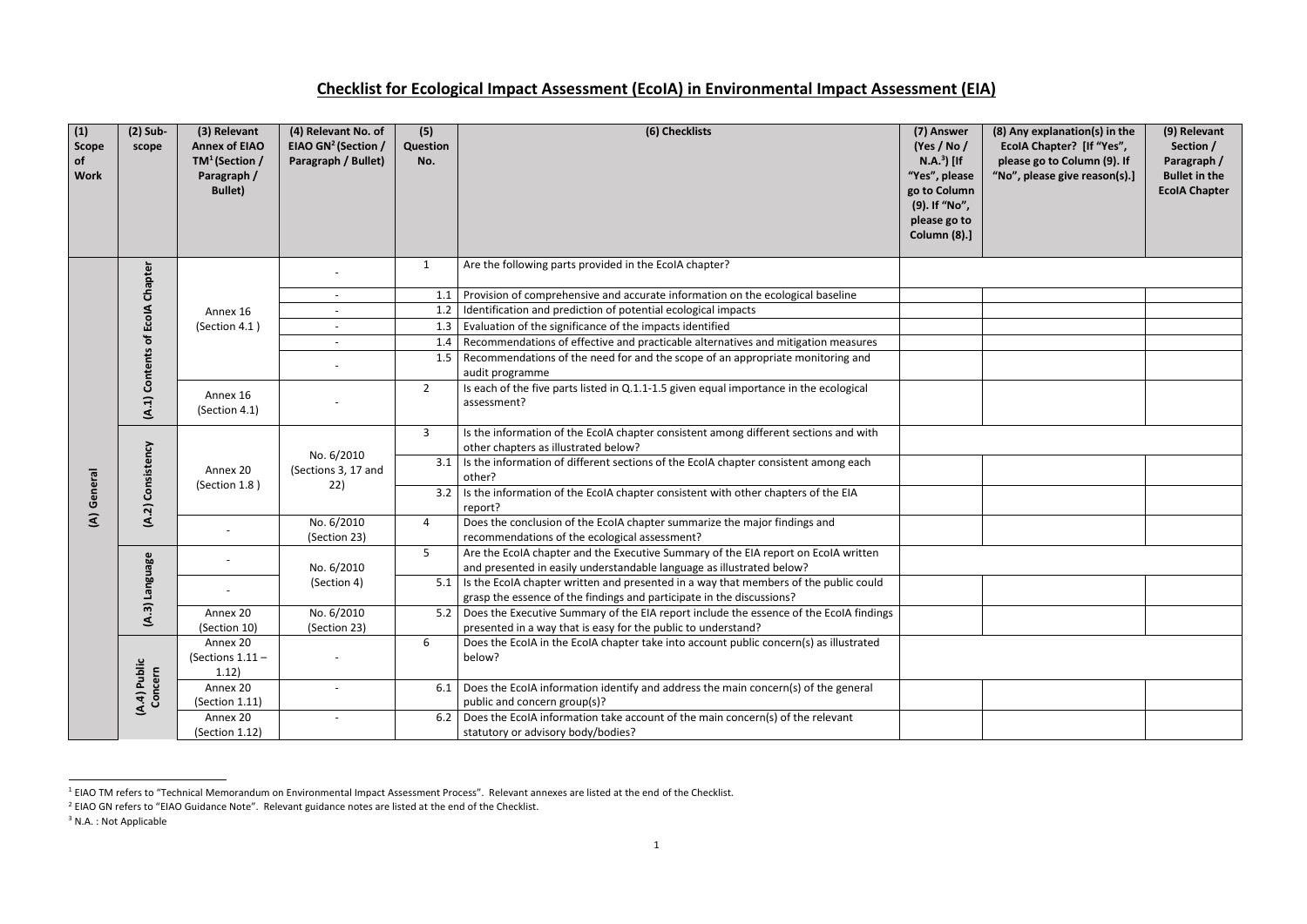| (8) Any explanation(s) in the<br>EcolA Chapter? [If "Yes",<br>please go to Column (9). If<br>"No", please give reason(s).] | (9) Relevant<br>Section /<br>Paragraph /<br><b>Bullet in the</b><br><b>EcolA Chapter</b> |
|----------------------------------------------------------------------------------------------------------------------------|------------------------------------------------------------------------------------------|
|                                                                                                                            |                                                                                          |
|                                                                                                                            |                                                                                          |
|                                                                                                                            |                                                                                          |
|                                                                                                                            |                                                                                          |
|                                                                                                                            |                                                                                          |
|                                                                                                                            |                                                                                          |
|                                                                                                                            |                                                                                          |
|                                                                                                                            |                                                                                          |
|                                                                                                                            |                                                                                          |
|                                                                                                                            |                                                                                          |
|                                                                                                                            |                                                                                          |
|                                                                                                                            |                                                                                          |
|                                                                                                                            |                                                                                          |
|                                                                                                                            |                                                                                          |

| (1)<br><b>Scope</b><br>of<br><b>Work</b> | $(2)$ Sub-<br>scope                                                                              | (3) Relevant<br><b>Annex of EIAO</b><br>$TM^1$ (Section /<br>Paragraph /<br><b>Bullet)</b> | (4) Relevant No. of<br>EIAO GN <sup>2</sup> (Section /<br>Paragraph / Bullet) | (5)<br>Question<br>No.   | (6) Checklists                                                                                                                                                                                                                                                                                       | (7) Answer<br>(Yes / No /<br>$N.A.3$ [If<br>"Yes", please<br>go to Column<br>(9). If "No",<br>please go to<br>Column (8).]                                                                                                                    |                                                                                                                                                                           |                                                                                                                     |  |  |   |                                                                                                                                                      |                                                                                                                                          |
|------------------------------------------|--------------------------------------------------------------------------------------------------|--------------------------------------------------------------------------------------------|-------------------------------------------------------------------------------|--------------------------|------------------------------------------------------------------------------------------------------------------------------------------------------------------------------------------------------------------------------------------------------------------------------------------------------|-----------------------------------------------------------------------------------------------------------------------------------------------------------------------------------------------------------------------------------------------|---------------------------------------------------------------------------------------------------------------------------------------------------------------------------|---------------------------------------------------------------------------------------------------------------------|--|--|---|------------------------------------------------------------------------------------------------------------------------------------------------------|------------------------------------------------------------------------------------------------------------------------------------------|
|                                          |                                                                                                  |                                                                                            |                                                                               |                          |                                                                                                                                                                                                                                                                                                      |                                                                                                                                                                                                                                               |                                                                                                                                                                           |                                                                                                                     |  |  |   |                                                                                                                                                      |                                                                                                                                          |
|                                          |                                                                                                  |                                                                                            | No. 6/2010<br>(Section 6)                                                     | $\overline{7}$           | Is a literature review conducted and presented in the EcolA chapter?                                                                                                                                                                                                                                 |                                                                                                                                                                                                                                               |                                                                                                                                                                           |                                                                                                                     |  |  |   |                                                                                                                                                      |                                                                                                                                          |
|                                          |                                                                                                  | Annex 16<br>(Section 5.1.2.1,<br>Para. 1)                                                  |                                                                               |                          |                                                                                                                                                                                                                                                                                                      |                                                                                                                                                                                                                                               |                                                                                                                                                                           |                                                                                                                     |  |  | 8 | Is the existing information regarding the proposed project site and its vicinity reviewed<br>for the literature review from the following materials? |                                                                                                                                          |
|                                          |                                                                                                  |                                                                                            | No. 6/2010<br>(Section 7)                                                     | 8.1                      | Published materials (books, journals, reports, registers, etc.)                                                                                                                                                                                                                                      |                                                                                                                                                                                                                                               |                                                                                                                                                                           |                                                                                                                     |  |  |   |                                                                                                                                                      |                                                                                                                                          |
|                                          |                                                                                                  |                                                                                            |                                                                               | 8.2                      | Materials made available by government bodies                                                                                                                                                                                                                                                        |                                                                                                                                                                                                                                               |                                                                                                                                                                           |                                                                                                                     |  |  |   |                                                                                                                                                      |                                                                                                                                          |
|                                          | (B.1) Literature Review<br>Annex 20<br>(Section 1.3)<br>Annex 16<br>(Section 5.1.2.1,<br>Para 2) |                                                                                            |                                                                               | 8.3                      | Materials made available by recognised non-government bodies                                                                                                                                                                                                                                         |                                                                                                                                                                                                                                               |                                                                                                                                                                           |                                                                                                                     |  |  |   |                                                                                                                                                      |                                                                                                                                          |
|                                          |                                                                                                  |                                                                                            |                                                                               | 9                        | Is a full reference list included in the EcoIA chapter?                                                                                                                                                                                                                                              |                                                                                                                                                                                                                                               |                                                                                                                                                                           |                                                                                                                     |  |  |   |                                                                                                                                                      |                                                                                                                                          |
|                                          |                                                                                                  |                                                                                            | No. 6/2010<br>(Section 5)                                                     | 10                       | Are the references quoted in the EcoIA chapter directly relevant to the ecological<br>assessment?                                                                                                                                                                                                    |                                                                                                                                                                                                                                               |                                                                                                                                                                           |                                                                                                                     |  |  |   |                                                                                                                                                      |                                                                                                                                          |
|                                          |                                                                                                  |                                                                                            |                                                                               |                          | No. 6/2010<br>(Section 6)                                                                                                                                                                                                                                                                            | 11                                                                                                                                                                                                                                            | Is the accuracy and usefulness of the ecological information obtained from literature<br>review evaluated and verified before being adopted in the ecological assessment? |                                                                                                                     |  |  |   |                                                                                                                                                      |                                                                                                                                          |
|                                          |                                                                                                  |                                                                                            |                                                                               |                          |                                                                                                                                                                                                                                                                                                      | No. 7/2010<br>(Sections 3 and 4.1)                                                                                                                                                                                                            | 12                                                                                                                                                                        | Are the aspects, such as time of survey, methodology, etc., taken into account in the<br>ecological baseline study? |  |  |   |                                                                                                                                                      |                                                                                                                                          |
| cological Baseline                       |                                                                                                  |                                                                                            |                                                                               |                          |                                                                                                                                                                                                                                                                                                      |                                                                                                                                                                                                                                               |                                                                                                                                                                           |                                                                                                                     |  |  |   | 13                                                                                                                                                   | Does the literature review describe gaps in the baseline ecological information that<br>would need to be addressed by on-site survey(s)? |
| ш<br>$\mathbf{B}$                        |                                                                                                  |                                                                                            | No. 7/2010<br>(Section 2.1)                                                   | 14                       | Are the key ecosystem components and processes as well as the target taxa groups of<br>the study site considered relevant, important, valuable, susceptible and sensitive to<br>changes or fundamental to the functioning of the ecosystem selected as the focal<br>points of the ecological survey? |                                                                                                                                                                                                                                               |                                                                                                                                                                           |                                                                                                                     |  |  |   |                                                                                                                                                      |                                                                                                                                          |
|                                          |                                                                                                  |                                                                                            |                                                                               | 15                       | Do/Does the ecological survey(s) focus on location(s) or target taxa group(s) where<br>impact(s) is/are likely to be significant?                                                                                                                                                                    |                                                                                                                                                                                                                                               |                                                                                                                                                                           |                                                                                                                     |  |  |   |                                                                                                                                                      |                                                                                                                                          |
|                                          | (B.2) Survey Design & Methodology                                                                |                                                                                            |                                                                               | 16                       | Is the ecological survey study area clearly described (e.g. 500 m from the site boundary<br>or the area(s) likely to be impacted by the proposed project)?                                                                                                                                           |                                                                                                                                                                                                                                               |                                                                                                                                                                           |                                                                                                                     |  |  |   |                                                                                                                                                      |                                                                                                                                          |
|                                          |                                                                                                  | Annex 16<br>(Section 5.1.2.2,                                                              | No. 6/2010<br>(Section 2)                                                     | 17                       | Do/Does the ecological survey(s) cover all habitat(s) of the study area?                                                                                                                                                                                                                             |                                                                                                                                                                                                                                               |                                                                                                                                                                           |                                                                                                                     |  |  |   |                                                                                                                                                      |                                                                                                                                          |
|                                          |                                                                                                  |                                                                                            | Para. 1)                                                                      | No.6/2010<br>(Section 9) | 18                                                                                                                                                                                                                                                                                                   | Do/Does the ecological survey(s) cover all the important species and/or habitat(s)<br>described? [Refer to Q.30 on species of conservation importance, Q.39 on important<br>habitats and Q.41 on recognized sites of conservation importance] |                                                                                                                                                                           |                                                                                                                     |  |  |   |                                                                                                                                                      |                                                                                                                                          |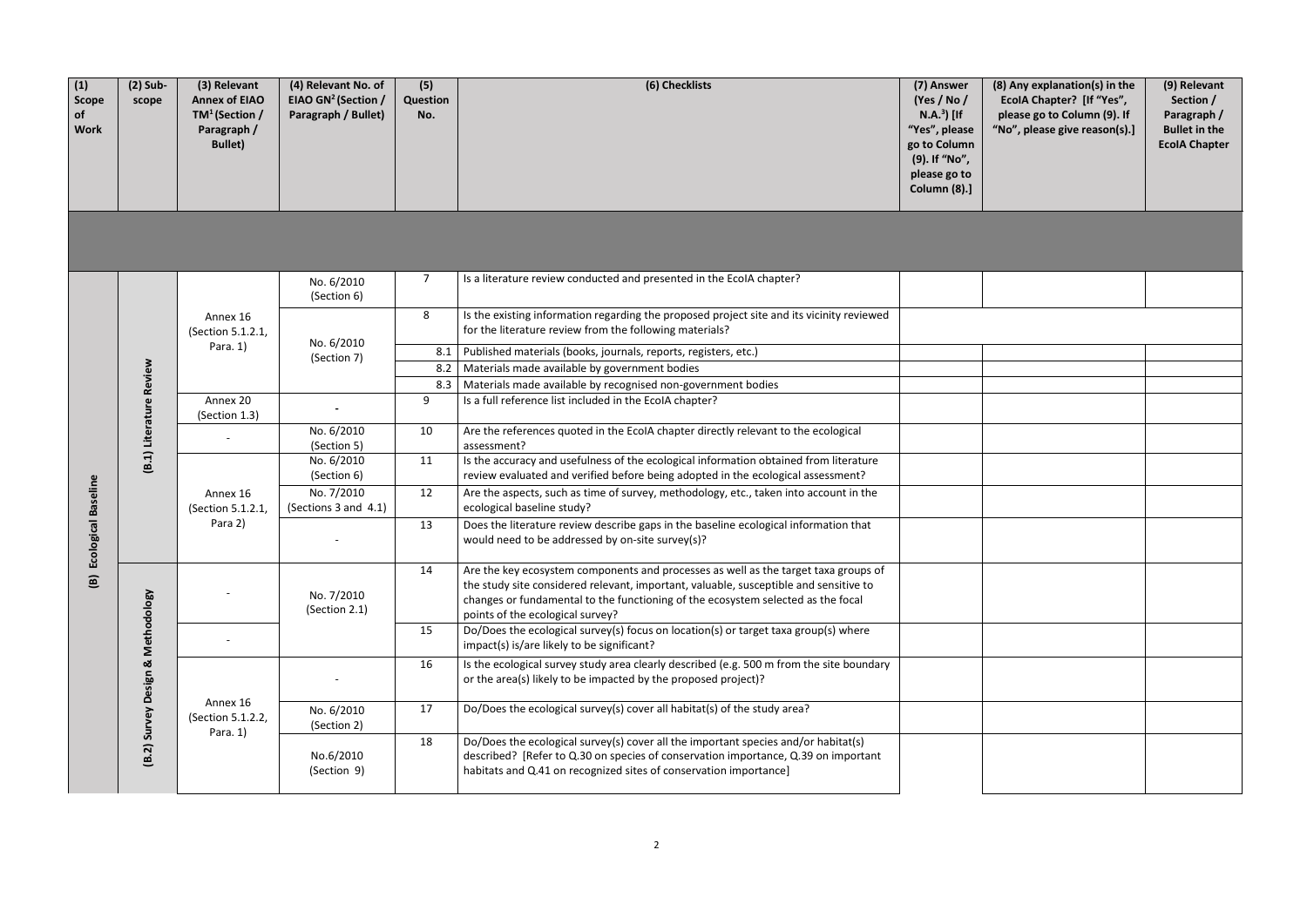| (1)<br>Scope<br>of<br><b>Work</b> | $(2)$ Sub-<br>scope | (3) Relevant<br><b>Annex of EIAO</b><br>$TM^1$ (Section /<br>Paragraph /<br><b>Bullet)</b> | (4) Relevant No. of<br>EIAO GN <sup>2</sup> (Section /<br>Paragraph / Bullet)                     | (5)<br>Question<br>No. | (6) Checklists                                                                                                                                                                                                                                                                       | (7) Answer<br>(Yes / No /<br>$N.A.3$ [If<br>"Yes", please<br>go to Column<br>(9). If "No",<br>please go to<br><b>Column (8).]</b> | (8) Any explanation(s) in the<br>EcolA Chapter? [If "Yes",<br>please go to Column (9). If<br>"No", please give reason(s).] | (9) Relevant<br>Section /<br>Paragraph /<br><b>Bullet in the</b><br><b>EcolA Chapter</b> |
|-----------------------------------|---------------------|--------------------------------------------------------------------------------------------|---------------------------------------------------------------------------------------------------|------------------------|--------------------------------------------------------------------------------------------------------------------------------------------------------------------------------------------------------------------------------------------------------------------------------------|-----------------------------------------------------------------------------------------------------------------------------------|----------------------------------------------------------------------------------------------------------------------------|------------------------------------------------------------------------------------------|
|                                   |                     | Annex 16<br>(Section 5.1.4)                                                                | No.7/2010<br>(Sections 5.2 and 6)                                                                 | 19                     | Is/Are ecologically important species and/or habitat(s) that are known to exist in the<br>study area (from EIA Study Brief and/or literature review) taken into account in the<br>survey design?                                                                                     |                                                                                                                                   |                                                                                                                            |                                                                                          |
|                                   |                     |                                                                                            | No.7/2010<br>(Section 3.3)                                                                        | 20                     | If ecologically important species and/or habitat(s) is/are present, is it/are they<br>described as exhibiting distinct seasonal patterns (e.g. migratory or hibernating<br>animals, seasonal wetlands) or behaviours (e.g. nocturnal, active at dusk, etc.) in the<br>EcolA chapter? |                                                                                                                                   |                                                                                                                            |                                                                                          |
|                                   |                     | Annex 16<br>(Section 5.1.2.2,<br>Para. 2)                                                  | No. 7/2010<br>(Section 2.2), No.<br>10/2010<br>(Section 2.1)<br>and<br>No. 11/2010<br>(Section 1) | 21                     | Is/Are the most appropriate survey method(s) adopted in the following ecological<br>baseline surveys?                                                                                                                                                                                |                                                                                                                                   |                                                                                                                            |                                                                                          |
|                                   |                     |                                                                                            | No. 10/2010<br>(Section 3)                                                                        | 21.1                   | Terrestrial Habitat Survey (e.g. Aerial Photos / Satellite Images Interpretation; Ground<br>Truthing)                                                                                                                                                                                |                                                                                                                                   |                                                                                                                            |                                                                                          |
|                                   |                     |                                                                                            | No. 10/2010<br>(Section 4)                                                                        | 21.2                   | Vegetation and Plant Species Survey (e.g. Frame Quadrat; Line Transect; Belt Transect)                                                                                                                                                                                               |                                                                                                                                   |                                                                                                                            |                                                                                          |
|                                   |                     |                                                                                            | No. 10/2010<br>(Section 5)                                                                        | 21.3                   | Terrestrial Mammal Survey (e.g. Searching for Signs; Trapping; Camera Trapping;<br>Surveys for Bat, such as Mist Netting; Bat detectors; etc.)                                                                                                                                       |                                                                                                                                   |                                                                                                                            |                                                                                          |
|                                   |                     |                                                                                            | No. 10/2010<br>(Section 6)                                                                        |                        | 21.4   Bird Survey (e.g. Point Count; Transect Count; Mist-netting; Radio-tracking)                                                                                                                                                                                                  |                                                                                                                                   |                                                                                                                            |                                                                                          |
|                                   |                     |                                                                                            | No. 10/2010<br>(Section 7)                                                                        |                        | 21.5   Herpetofauna (Amphibians & Reptiles) Survey (e.g. Active Searching; Trapping; Cover<br>Boards)                                                                                                                                                                                |                                                                                                                                   |                                                                                                                            |                                                                                          |
|                                   |                     |                                                                                            | No. 10/2010<br>(Section 8)                                                                        | 21.6                   | Butterflies and Dragonflies Survey (e.g. Transect Count; Netting)                                                                                                                                                                                                                    |                                                                                                                                   |                                                                                                                            |                                                                                          |
|                                   |                     |                                                                                            | No. 10/2010<br>(Section 9)                                                                        | 21.7                   | Freshwater Fish Survey (e.g. Bankside Counts; Trapping; Netting; Cast Netting; Electro-<br>fishing)                                                                                                                                                                                  |                                                                                                                                   |                                                                                                                            |                                                                                          |
|                                   |                     |                                                                                            | No. 10/2010<br>(Section 10)                                                                       | 21.8                   | Stream Invertebrates Survey (e.g. Kick Sampling; Individual Stone Sampling; Netting)                                                                                                                                                                                                 |                                                                                                                                   |                                                                                                                            |                                                                                          |
|                                   |                     |                                                                                            | No. 10/2010<br>(Section 11)                                                                       | 21.9                   | Other survey methodology/methodologies on terrestrial and freshwater ecological<br>baseline surveys for major taxa group(s)                                                                                                                                                          |                                                                                                                                   |                                                                                                                            |                                                                                          |
|                                   |                     |                                                                                            | No. 11/2010<br>(Section 2)                                                                        | 21.10                  | Intertidal Habitats (e.g. Line Transect; Belt Transect)                                                                                                                                                                                                                              |                                                                                                                                   |                                                                                                                            |                                                                                          |
|                                   |                     |                                                                                            | No. 11/2010<br>(Section 3.1)                                                                      | 21.11                  | Sub-tidal Habitats - Soft-bottom benthos (e.g. Grab sampling)                                                                                                                                                                                                                        |                                                                                                                                   |                                                                                                                            |                                                                                          |
|                                   |                     |                                                                                            | No. 11/2010<br>(Section 3.2)                                                                      | 21.12                  | Sub-tidal Habitats - Hard-bottom habitats: Coral assemblages and associated benthic<br>community (e.g. Qualitative reconnaissance (spot-check) dives; Semi-quantitative<br>Surveys (Rapid Ecological Assessment [REA]); Quantitative Surveys [(a) Line Intercept                     |                                                                                                                                   |                                                                                                                            |                                                                                          |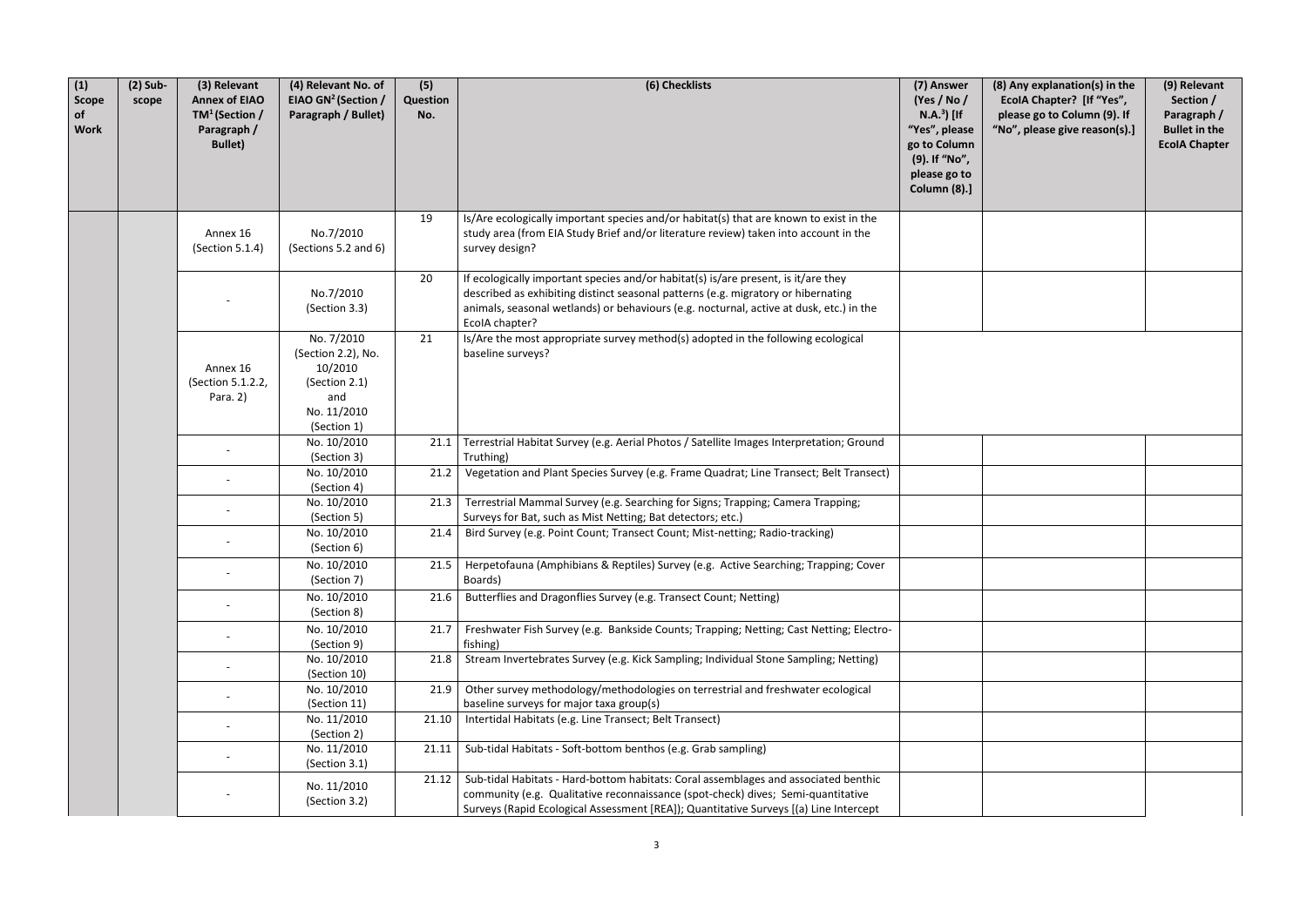| (8) Any explanation(s) in the<br>EcolA Chapter? [If "Yes",<br>please go to Column (9). If<br>"No", please give reason(s).] | (9) Relevant<br>Section /<br>Paragraph /<br><b>Bullet in the</b><br><b>EcolA Chapter</b> |
|----------------------------------------------------------------------------------------------------------------------------|------------------------------------------------------------------------------------------|
|                                                                                                                            |                                                                                          |
|                                                                                                                            |                                                                                          |
|                                                                                                                            |                                                                                          |
|                                                                                                                            |                                                                                          |
|                                                                                                                            |                                                                                          |
|                                                                                                                            |                                                                                          |
|                                                                                                                            |                                                                                          |
|                                                                                                                            |                                                                                          |
|                                                                                                                            |                                                                                          |
|                                                                                                                            |                                                                                          |
|                                                                                                                            |                                                                                          |
|                                                                                                                            |                                                                                          |
|                                                                                                                            |                                                                                          |
|                                                                                                                            |                                                                                          |
|                                                                                                                            |                                                                                          |

| (1)<br>Scope<br>of<br><b>Work</b> | $(2)$ Sub-<br>scope | (3) Relevant<br><b>Annex of EIAO</b><br>$TM^1$ (Section /<br>Paragraph /<br><b>Bullet)</b> | (4) Relevant No. of<br>EIAO GN <sup>2</sup> (Section /<br>Paragraph / Bullet) | (5)<br>Question<br>No. | (6) Checklists                                                                                                                                                                         | (7) Answer<br>(Yes / No /<br>$N.A.3$ [If<br>"Yes", please<br>go to Column<br>(9). If "No",<br>please go to<br><b>Column (8).]</b> | (8) Any explanation<br>EcolA Chapter? [It<br>please go to Colun<br>"No", please give re |  |
|-----------------------------------|---------------------|--------------------------------------------------------------------------------------------|-------------------------------------------------------------------------------|------------------------|----------------------------------------------------------------------------------------------------------------------------------------------------------------------------------------|-----------------------------------------------------------------------------------------------------------------------------------|-----------------------------------------------------------------------------------------|--|
|                                   |                     |                                                                                            |                                                                               |                        | Transect Method; (b) Belt transects - quadrat or photo-quadrat; (c) Underwater video<br>transect method])                                                                              |                                                                                                                                   |                                                                                         |  |
|                                   |                     |                                                                                            | No. 11/2010<br>(Section 4)                                                    | 21.13                  | Cetaceans (e.g. Line Transect Survey; Photo-identification)                                                                                                                            |                                                                                                                                   |                                                                                         |  |
|                                   |                     |                                                                                            | No. 7/2010<br>(Section 2.3)                                                   | 22                     | Is/Are reference(s) made to standardized or internationally accepted<br>methodology/methodologies in the survey(s)?                                                                    |                                                                                                                                   |                                                                                         |  |
|                                   |                     | Annex 16<br>(Section 5.1.2.2,<br>Para. 2)                                                  | and<br>No. 10/2010                                                            | 23                     | Is/Are standardized survey method(s) applied wherever appropriate?                                                                                                                     |                                                                                                                                   |                                                                                         |  |
|                                   |                     |                                                                                            |                                                                               | (Section 2.2)          | 24                                                                                                                                                                                     | Do/Does the survey method(s) adopted follow the accepted method(s) to meet specific<br>needs?                                     |                                                                                         |  |
|                                   |                     |                                                                                            | No. 7/2010 (Section<br>2.3)                                                   | 25                     | Do/Does the survey(s) give reliable result(s)?                                                                                                                                         |                                                                                                                                   |                                                                                         |  |
|                                   |                     |                                                                                            |                                                                               | 26                     | Is/Are the survey method(s) adopted on a scientific basis?                                                                                                                             |                                                                                                                                   |                                                                                         |  |
|                                   |                     |                                                                                            |                                                                               |                        | 27                                                                                                                                                                                     | Is/Are the result(s) of the survey(s) recorded in specifically designed standard form(s)?                                         |                                                                                         |  |
|                                   |                     |                                                                                            |                                                                               | 28                     | Are the survey data obtained quantified and is statistical analysis applied wherever<br>appropriate?                                                                                   |                                                                                                                                   |                                                                                         |  |
|                                   |                     |                                                                                            |                                                                               | 29                     | Is the following survey information clearly identified and described not only in the<br>technical annexes but also in the main EcoIA chapter?                                          |                                                                                                                                   |                                                                                         |  |
|                                   |                     | Annex 16                                                                                   | No. 6/2010<br>(Section 8)<br>and<br>No. 7/2010                                | 29.1                   | Survey duration(s) following the minimum requirement(s) specified in the EIA Study<br>Brief (e.g. 4-months, 6-months, 9-months, 12-months; covering wet and/or dry<br>season(s), etc.) |                                                                                                                                   |                                                                                         |  |
|                                   |                     | (Section 5.1.4)                                                                            | (Sections $3 - 6$ )                                                           |                        | 29.2 Survey duration(s) with proper justification(s) if there is/are no relevant requirement(s)<br>in the EIA Study Brief                                                              |                                                                                                                                   |                                                                                         |  |
|                                   |                     |                                                                                            | No. 7/2010                                                                    | 29.3                   | Survey location(s)                                                                                                                                                                     |                                                                                                                                   |                                                                                         |  |
|                                   |                     |                                                                                            | (Section 2.2)                                                                 | 29.4                   | Proper justification(s) of survey location(s)                                                                                                                                          |                                                                                                                                   |                                                                                         |  |
|                                   |                     |                                                                                            | No. 7/2010<br>(Sections 2.2 and 6)                                            | 29.5                   | Timing and frequency of survey(s) or sampling(s) for different taxa groups studied (e.g.<br>one time only; once per season; every month; etc.)                                         |                                                                                                                                   |                                                                                         |  |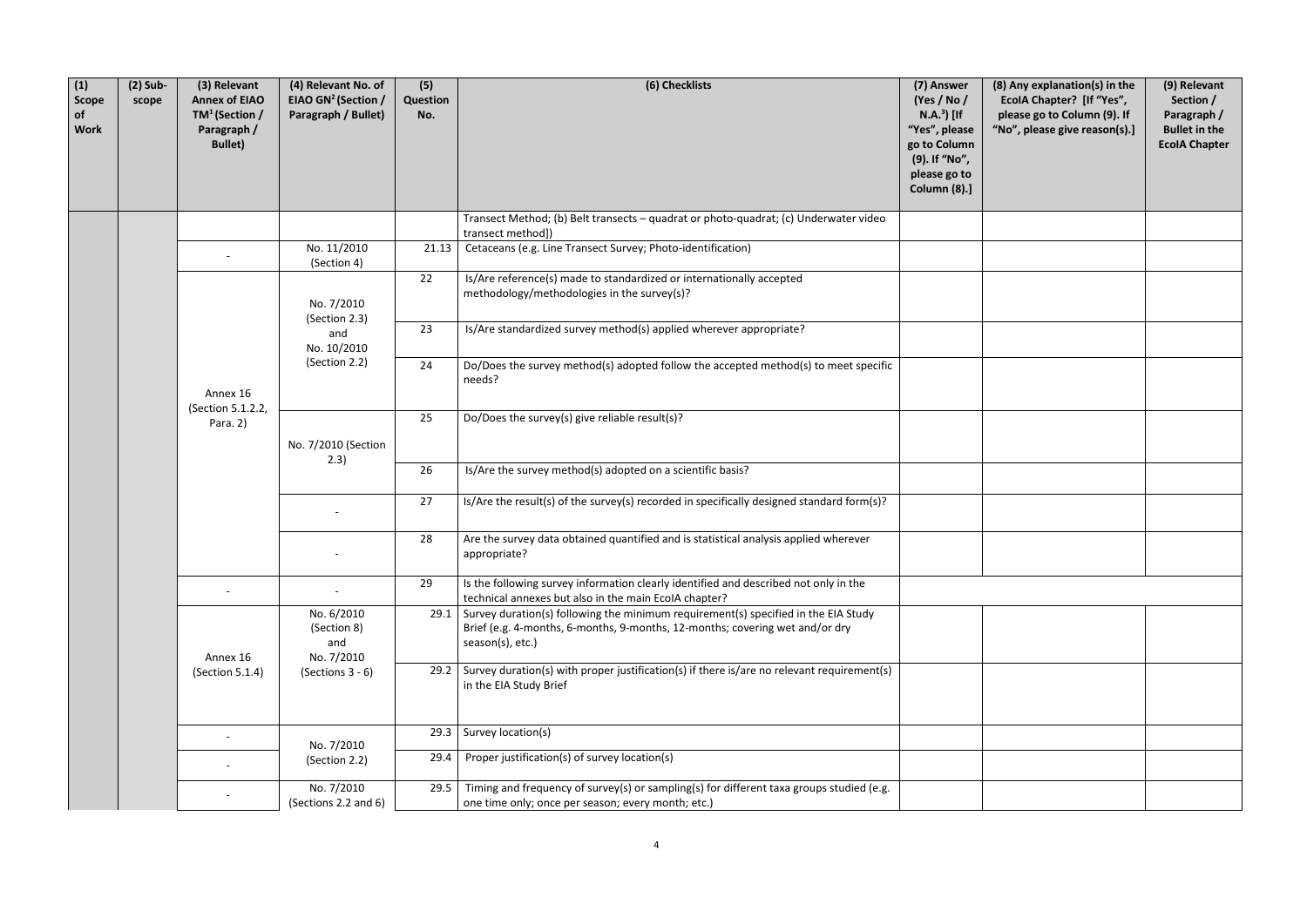| (1)<br>Scope<br>of<br><b>Work</b> | $(2)$ Sub-<br>scope                               | (3) Relevant<br><b>Annex of EIAO</b><br>$TM^1$ (Section /<br>Paragraph /<br><b>Bullet)</b> | (4) Relevant No. of<br>EIAO GN <sup>2</sup> (Section /<br>Paragraph / Bullet) | (5)<br>Question<br>No. | (6) Checklists                                                                                                                                                                                                                                                                                                                                                                                | (7) Answer<br>(Yes / No /<br>$N.A.3$ [If<br>"Yes", please<br>go to Column<br>(9). If "No",<br>please go to<br><b>Column (8).]</b> | (8) Any explanation(s) in the<br>EcolA Chapter? [If "Yes",<br>please go to Column (9). If<br>"No", please give reason(s).] | (9) Relevant<br>Section /<br>Paragraph /<br><b>Bullet in the</b><br><b>EcolA Chapter</b> |
|-----------------------------------|---------------------------------------------------|--------------------------------------------------------------------------------------------|-------------------------------------------------------------------------------|------------------------|-----------------------------------------------------------------------------------------------------------------------------------------------------------------------------------------------------------------------------------------------------------------------------------------------------------------------------------------------------------------------------------------------|-----------------------------------------------------------------------------------------------------------------------------------|----------------------------------------------------------------------------------------------------------------------------|------------------------------------------------------------------------------------------|
|                                   |                                                   |                                                                                            |                                                                               | 29.6                   | Proper justification(s) of timing and frequency of survey(s) or sampling(s) for different<br>taxa groups studied                                                                                                                                                                                                                                                                              |                                                                                                                                   |                                                                                                                            |                                                                                          |
|                                   |                                                   |                                                                                            | No. 7/2010<br>(Section 4)                                                     | 29.7                   | Covering the wet (April to October) and dry (November to March) seasons                                                                                                                                                                                                                                                                                                                       |                                                                                                                                   |                                                                                                                            |                                                                                          |
|                                   |                                                   |                                                                                            |                                                                               | 30                     | Is/Are the following species of conservation importance potentially affected by the<br>proposed project highlighted and described in the EcolA chapter?                                                                                                                                                                                                                                       |                                                                                                                                   |                                                                                                                            |                                                                                          |
|                                   |                                                   | Annex 16<br>(Section 5.1.4)<br>and                                                         |                                                                               | 30.1                   | listed in IUCN Red Data Books or those of the South China region                                                                                                                                                                                                                                                                                                                              |                                                                                                                                   |                                                                                                                            |                                                                                          |
|                                   |                                                   | Appendix A<br>(Note 3)                                                                     |                                                                               | 30.2                   | listed in international conventions for conservation of wildlife                                                                                                                                                                                                                                                                                                                              |                                                                                                                                   |                                                                                                                            |                                                                                          |
|                                   |                                                   |                                                                                            |                                                                               | 30.3                   | endemic to Hong Kong or South China                                                                                                                                                                                                                                                                                                                                                           |                                                                                                                                   |                                                                                                                            |                                                                                          |
|                                   |                                                   |                                                                                            |                                                                               | 30.4                   | listed under local legislation: (a) Forestry Regulation (under Forests and Countryside<br>Ordinance Cap.96); (b) Wild Animals Protection Ordinance Cap. 170; (c) Animals and<br>Plants (Protection of Endangered Species) Ordinance Cap. 187; (d) Other relevant<br>Ordinances or Regulations, such as Marine Parks and Marine Reserves Regulation<br>(under Marine Parks Ordinance Cap. 476) |                                                                                                                                   |                                                                                                                            |                                                                                          |
|                                   |                                                   |                                                                                            |                                                                               | 30.5                   | considered as rare in the territory or having special conservation importance by<br>scientific studies other than those listed above                                                                                                                                                                                                                                                          |                                                                                                                                   |                                                                                                                            |                                                                                          |
|                                   |                                                   | Annex 16<br>(Section 5.1.4)                                                                | No. 7/2010<br>(Section 4.1)                                                   | 31                     | If species of conservation importance listed in $Q.30.1 - Q.30.5$ which exhibit(s) distinct<br>seasonal pattern(s) is/are affected by the proposed project, or if information on the<br>sites concerned is inadequate, is/are ecological baseline survey(s) of longer duration<br>with regard to seasonal variations conducted and described in the EcolA chapter?                            |                                                                                                                                   |                                                                                                                            |                                                                                          |
|                                   |                                                   | Annex 16 (Section<br>5.1.3)                                                                |                                                                               | 32                     | Does the EcolA chapter identify relevant permit(s) for collecting specimen(s) from the<br>Agriculture, Fisheries and Conservation Department (AFCD) prior to the survey(s)?                                                                                                                                                                                                                   |                                                                                                                                   |                                                                                                                            |                                                                                          |
|                                   |                                                   |                                                                                            | No. 7/2010<br>(Section 2.3)                                                   | 33                     | Is/Are the survey(s) carried out by personnel with adequate knowledge and field<br>experience of the target taxa groups surveyed?                                                                                                                                                                                                                                                             |                                                                                                                                   |                                                                                                                            |                                                                                          |
|                                   | Survey implementation<br>(B.3)                    |                                                                                            | No. 7/2010<br>(Section 6.3)                                                   | 34                     | Is constant review of the information conducted to determine if further action(s) (such<br>as extending survey period or conducting supplementary survey(s) for a particular<br>target species) is/are needed for increasing survey effort and additional information in<br>order to fully assess the impacts and derive appropriate mitigation measures?                                     |                                                                                                                                   |                                                                                                                            |                                                                                          |
|                                   | <b>Presentation of</b><br>Survey Results<br>(B.4) | Annex 16 (Section<br>5.1.2.2, Para. 1)                                                     | No. 6/2010<br>(Section 2)                                                     | 35                     | Is a habitat map of suitable scale showing various habitats of the site and its<br>surrounding area (e.g. 500m from the site boundary or the area likely to be impacted<br>by the proposed project) provided in the EcolA chapter?                                                                                                                                                            |                                                                                                                                   |                                                                                                                            |                                                                                          |
|                                   |                                                   |                                                                                            |                                                                               | 36                     | Is/Are the characteristic(s) of each habitat type described in the EcoIA chapter with<br>such information as species list, dominant flora and fauna found, presence of species of<br>conservation importance, etc.?                                                                                                                                                                           |                                                                                                                                   |                                                                                                                            |                                                                                          |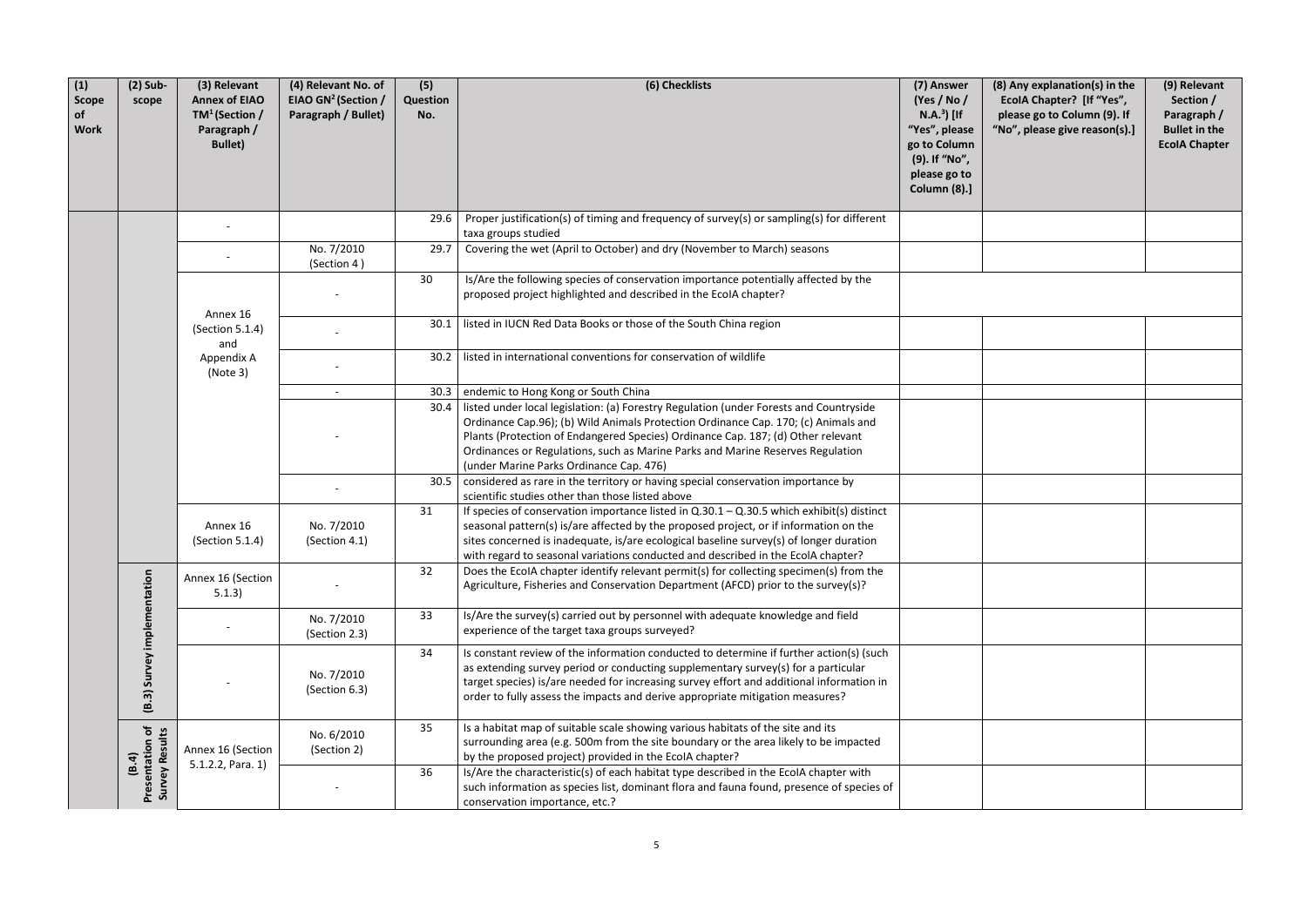| e<br>n<br>$\mathbf{c}$<br>l | (8) Any explanation(s) in the<br>EcolA Chapter? [If "Yes",<br>please go to Column (9). If<br>"No", please give reason(s).] | (9) Relevant<br>Section /<br>Paragraph /<br><b>Bullet in the</b><br><b>EcolA Chapter</b> |
|-----------------------------|----------------------------------------------------------------------------------------------------------------------------|------------------------------------------------------------------------------------------|
|                             |                                                                                                                            |                                                                                          |
|                             |                                                                                                                            |                                                                                          |
|                             |                                                                                                                            |                                                                                          |
|                             |                                                                                                                            |                                                                                          |
|                             |                                                                                                                            |                                                                                          |
|                             |                                                                                                                            |                                                                                          |
|                             |                                                                                                                            |                                                                                          |
|                             |                                                                                                                            |                                                                                          |
|                             |                                                                                                                            |                                                                                          |
|                             |                                                                                                                            |                                                                                          |
|                             |                                                                                                                            |                                                                                          |
|                             |                                                                                                                            |                                                                                          |
|                             |                                                                                                                            |                                                                                          |
|                             |                                                                                                                            |                                                                                          |
|                             |                                                                                                                            |                                                                                          |
|                             |                                                                                                                            |                                                                                          |
|                             |                                                                                                                            |                                                                                          |
|                             |                                                                                                                            |                                                                                          |
|                             |                                                                                                                            |                                                                                          |
|                             |                                                                                                                            |                                                                                          |
|                             |                                                                                                                            |                                                                                          |

| (1)<br><b>Scope</b><br>of<br><b>Work</b> | $(2)$ Sub-<br>scope           | (3) Relevant<br><b>Annex of EIAO</b><br>$TM^1$ (Section /<br>Paragraph /<br><b>Bullet)</b> | (4) Relevant No. of<br>EIAO GN <sup>2</sup> (Section /<br>Paragraph / Bullet) | (5)<br>Question<br>No.                  | (6) Checklists                                                                                                                                                                                                                                                                   | (7) Answer<br>(Yes / No /<br>$N.A.3$ [If<br>"Yes", please<br>go to Column<br>(9). If "No",<br>please go to<br><b>Column (8).]</b> | (8) Any explanation<br>EcolA Chapter? [If<br>please go to Colum<br>"No", please give re |
|------------------------------------------|-------------------------------|--------------------------------------------------------------------------------------------|-------------------------------------------------------------------------------|-----------------------------------------|----------------------------------------------------------------------------------------------------------------------------------------------------------------------------------------------------------------------------------------------------------------------------------|-----------------------------------------------------------------------------------------------------------------------------------|-----------------------------------------------------------------------------------------|
|                                          |                               |                                                                                            | No. 6/2010<br>(Section 10)                                                    | 37                                      | Does the EcolA avoid over-generalizing habitat type(s) and assuming homogeneous<br>nature(s)?                                                                                                                                                                                    |                                                                                                                                   |                                                                                         |
|                                          |                               | Annex 16 (Section<br>$5.1.2.2$ , Para. 1)                                                  |                                                                               | 38                                      | Is/Are any habitat feature(s) of particular value to various ecological groups identified<br>and described in the EcolA chapter? [Refer to Q.30 on species of conservation<br>importance, Q.39 on important habitats and Q.41 on recognized sites of conservation<br>importance] |                                                                                                                                   |                                                                                         |
|                                          |                               |                                                                                            |                                                                               | 39                                      | Is/Are the following important habitat(s) highlighted and described in the EcoIA<br>chapter?                                                                                                                                                                                     |                                                                                                                                   |                                                                                         |
|                                          |                               | Annex 16 (Section<br>$5.1.2.2$ , Para. 1)                                                  |                                                                               | 39.1                                    | over one hectare of woodland                                                                                                                                                                                                                                                     |                                                                                                                                   |                                                                                         |
|                                          | and<br>Appendix A<br>(Note 2) |                                                                                            |                                                                               | 39.2                                    | over one hectare or 500 metres of undisturbed natural coast                                                                                                                                                                                                                      |                                                                                                                                   |                                                                                         |
|                                          |                               |                                                                                            | 39.3                                                                          | over 0.5 hectare of intertidal mudflats |                                                                                                                                                                                                                                                                                  |                                                                                                                                   |                                                                                         |
|                                          |                               |                                                                                            |                                                                               | 39.4                                    | established mangrove stands of any size                                                                                                                                                                                                                                          |                                                                                                                                   |                                                                                         |
|                                          |                               |                                                                                            | $\overline{\phantom{a}}$                                                      | 39.5                                    | over 0.5 hectare of freshwater or brackish marshes                                                                                                                                                                                                                               |                                                                                                                                   |                                                                                         |
|                                          |                               |                                                                                            |                                                                               | 39.6                                    | established seagrass (Zostera or Halophila or Ruppia species) bed of any size                                                                                                                                                                                                    |                                                                                                                                   |                                                                                         |
|                                          |                               |                                                                                            |                                                                               | 39.7                                    | over 100 metres of natural stream courses and rivers of significant length                                                                                                                                                                                                       |                                                                                                                                   |                                                                                         |
|                                          |                               |                                                                                            |                                                                               | 39.8                                    | over 100 metres wetlands (as defined by the Ramsar Convention) other than those<br>mentioned above                                                                                                                                                                               |                                                                                                                                   |                                                                                         |
|                                          |                               |                                                                                            |                                                                               | 39.9                                    | established coral communities of any size                                                                                                                                                                                                                                        |                                                                                                                                   |                                                                                         |
|                                          |                               |                                                                                            |                                                                               | 39.10                                   | other habitat(s) considered as having special conservation importance by documented<br>scientific studies                                                                                                                                                                        |                                                                                                                                   |                                                                                         |
|                                          |                               | Annex 16<br>(Section 5.1.2.2,<br>Para. 1)                                                  |                                                                               | 40                                      | Are colour photos of each habitat type and feature(s) of ecological importance (if any)<br>identified provided in the EcolA chapter?                                                                                                                                             |                                                                                                                                   |                                                                                         |
|                                          |                               | Annex 16<br>(Section 5.1.2.3)                                                              |                                                                               | 41                                      | Is/Are the following recognized site(s) of conservation importance within and in the<br>vicinity of the proposed project site highlighted and described in the EcolA chapter?                                                                                                    |                                                                                                                                   |                                                                                         |
|                                          |                               | and                                                                                        |                                                                               | 41.1                                    | existing or gazetted proposed Special Areas                                                                                                                                                                                                                                      |                                                                                                                                   |                                                                                         |
|                                          |                               | Appendix A                                                                                 |                                                                               | 41.2                                    | existing or gazetted proposed Country Parks                                                                                                                                                                                                                                      |                                                                                                                                   |                                                                                         |
|                                          |                               | (Note 1)                                                                                   |                                                                               | 41.3                                    | existing or gazetted proposed Marine Reserves                                                                                                                                                                                                                                    |                                                                                                                                   |                                                                                         |
|                                          |                               |                                                                                            |                                                                               | 41.4                                    | existing or gazetted Marine Parks                                                                                                                                                                                                                                                |                                                                                                                                   |                                                                                         |
|                                          |                               |                                                                                            |                                                                               | 41.5                                    | restricted areas listed under the Wild Animals Protection Ordinance Chapter 170                                                                                                                                                                                                  |                                                                                                                                   |                                                                                         |
|                                          |                               |                                                                                            |                                                                               | 41.6                                    | Sites of Special Scientific Interest                                                                                                                                                                                                                                             |                                                                                                                                   |                                                                                         |
|                                          |                               |                                                                                            |                                                                               | 41.7                                    | <b>Ramsar Site</b>                                                                                                                                                                                                                                                               |                                                                                                                                   |                                                                                         |
|                                          |                               |                                                                                            |                                                                               | 41.8                                    | Inner Deep Bay and Deep Bay Buffer Zones                                                                                                                                                                                                                                         |                                                                                                                                   |                                                                                         |
|                                          |                               |                                                                                            |                                                                               | 41.9                                    | any other areas declared by the Government as having special conservation importance                                                                                                                                                                                             |                                                                                                                                   |                                                                                         |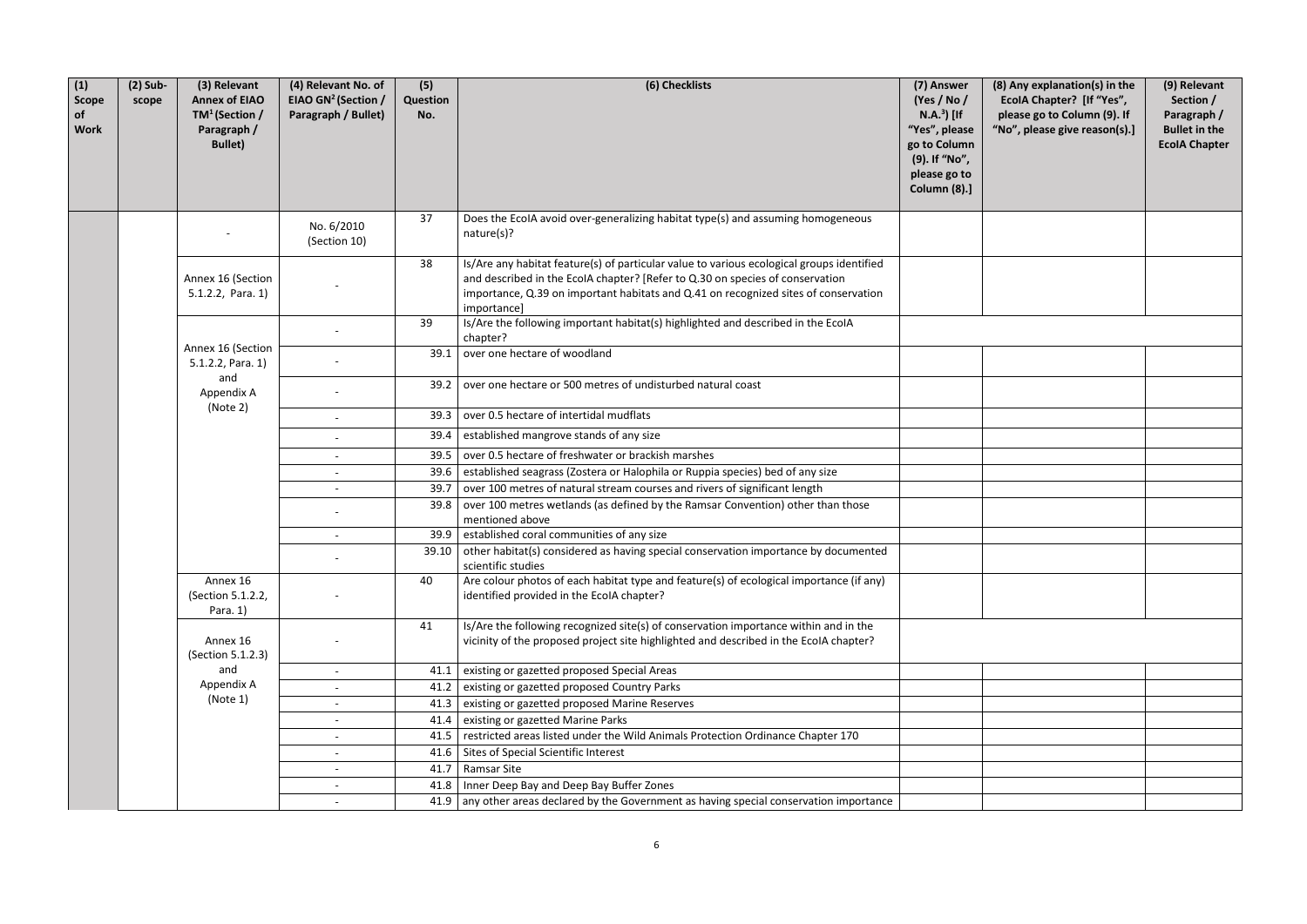| (1)<br><b>Scope</b><br>of<br><b>Work</b>       | $(2)$ Sub-<br>scope                | (3) Relevant<br><b>Annex of EIAO</b><br>TM <sup>1</sup> (Section /<br>Paragraph /<br><b>Bullet)</b> | (4) Relevant No. of<br>EIAO GN <sup>2</sup> (Section /<br>Paragraph / Bullet) | (5)<br>Question<br>No. | (6) Checklists                                                                                                                        | (7) Answer<br>(Yes / No /<br>$N.A.3$ [If<br>"Yes", please<br>go to Column<br>(9). If "No",<br>please go to<br>Column (8).] | (8) Any explanatio<br><b>EcolA Chapter?</b><br>please go to Colu<br>"No", please give |
|------------------------------------------------|------------------------------------|-----------------------------------------------------------------------------------------------------|-------------------------------------------------------------------------------|------------------------|---------------------------------------------------------------------------------------------------------------------------------------|----------------------------------------------------------------------------------------------------------------------------|---------------------------------------------------------------------------------------|
|                                                |                                    |                                                                                                     |                                                                               | 42                     | Is the ecological importance of each site/habitat potentially affected evaluated with<br>the following criteria in the EcolA chapter? |                                                                                                                            |                                                                                       |
|                                                |                                    |                                                                                                     |                                                                               | 42.1                   | Naturalness                                                                                                                           |                                                                                                                            |                                                                                       |
|                                                |                                    |                                                                                                     |                                                                               | 42.2                   | Size                                                                                                                                  |                                                                                                                            |                                                                                       |
|                                                |                                    |                                                                                                     |                                                                               | 42.3                   | Diversity                                                                                                                             |                                                                                                                            |                                                                                       |
|                                                |                                    | Annex 8 (Section                                                                                    | No. 6/2010 (Sections                                                          | 42.4                   | Rarity                                                                                                                                |                                                                                                                            |                                                                                       |
|                                                |                                    | 2, Table (2))                                                                                       | $11 - 14$                                                                     | 42.5                   | Re-creatability                                                                                                                       |                                                                                                                            |                                                                                       |
|                                                |                                    |                                                                                                     |                                                                               | 42.6                   | Fragmentation                                                                                                                         |                                                                                                                            |                                                                                       |
|                                                |                                    |                                                                                                     |                                                                               | 42.7                   | Ecological linkage                                                                                                                    |                                                                                                                            |                                                                                       |
|                                                |                                    |                                                                                                     |                                                                               | 42.8                   | Potential value                                                                                                                       |                                                                                                                            |                                                                                       |
|                                                |                                    |                                                                                                     |                                                                               | 42.9                   | Nursery/Breeding ground                                                                                                               |                                                                                                                            |                                                                                       |
|                                                |                                    |                                                                                                     |                                                                               | 42.10                  | $ $ Age                                                                                                                               |                                                                                                                            |                                                                                       |
|                                                |                                    |                                                                                                     |                                                                               | 42.11                  | Abundance/Richness of wildlife                                                                                                        |                                                                                                                            |                                                                                       |
|                                                | (B.5) Evaluation of Survey Results |                                                                                                     | $\sim$                                                                        | 43                     | Is the ecological importance of each species potentially affected evaluated with the<br>following criteria in the EcolA chapter?      |                                                                                                                            |                                                                                       |
|                                                |                                    | Annex 8 (Section                                                                                    | $\overline{\phantom{a}}$                                                      | 43.1                   | Protection status (local legislation and international conventions)                                                                   |                                                                                                                            |                                                                                       |
|                                                |                                    | 2, Table (3))                                                                                       |                                                                               | 43.2                   | Distribution (locally or regionally)                                                                                                  |                                                                                                                            |                                                                                       |
|                                                |                                    |                                                                                                     | No. 6/2010                                                                    | 43.3                   | Rarity                                                                                                                                |                                                                                                                            |                                                                                       |
|                                                |                                    |                                                                                                     | (Section 16)                                                                  |                        |                                                                                                                                       |                                                                                                                            |                                                                                       |
|                                                |                                    |                                                                                                     |                                                                               |                        |                                                                                                                                       |                                                                                                                            |                                                                                       |
|                                                |                                    | Annex 16<br>(Section 5.2)                                                                           | No.6/2010<br>(Section 9)                                                      | 44                     | Is/Are the potential impact(s) on all important species and/or habitat(s) identified in<br>the EcolA chapter?                         |                                                                                                                            |                                                                                       |
|                                                |                                    | Annex 16                                                                                            |                                                                               | 45                     | Does the ecological assessment presented in the EcoIA chapter take into account the<br>following potential impacts?                   |                                                                                                                            |                                                                                       |
|                                                |                                    | (Section(s) $5.2.1$                                                                                 |                                                                               | 45.1                   | Direct impact(s)                                                                                                                      |                                                                                                                            |                                                                                       |
|                                                |                                    | and/or $5.2.3$ )                                                                                    | No. 6/2010<br>(Section 18)                                                    |                        | 45.2   Indirect impact(s)                                                                                                             |                                                                                                                            |                                                                                       |
|                                                |                                    | Annex 16<br>(Sections $3.1(b)$ –<br>$(d)$ and 5.2.3)                                                |                                                                               | 45.3                   | On-site impact(s)                                                                                                                     |                                                                                                                            |                                                                                       |
| Identification of Potential Ecological Impacts |                                    | Annex 16<br>(Sections $3.1(b)$ –<br>(e) and 5.2.3)                                                  | No. 6/2010<br>(Section 20)                                                    | 45.4                   | Off-site impact(s)                                                                                                                    |                                                                                                                            |                                                                                       |
|                                                |                                    |                                                                                                     |                                                                               | 45.5                   | Primary impact(s)                                                                                                                     |                                                                                                                            |                                                                                       |
|                                                |                                    |                                                                                                     |                                                                               | 45.6                   | Secondary impact(s)                                                                                                                   |                                                                                                                            |                                                                                       |
|                                                |                                    | Annex 16                                                                                            |                                                                               | 45.7                   | Induced impact(s)                                                                                                                     |                                                                                                                            |                                                                                       |
|                                                |                                    | (Section(s) 5.2.1)                                                                                  | $\sim$                                                                        | 45.8                   | Additional impact(s)                                                                                                                  |                                                                                                                            |                                                                                       |
| $\overline{C}$                                 |                                    | and/or $5.2.3$ )                                                                                    |                                                                               | 45.9                   | Synergistic impact(s)                                                                                                                 |                                                                                                                            |                                                                                       |
|                                                |                                    |                                                                                                     | No. 6/2010                                                                    |                        | 45.10 Cumulative impact(s)                                                                                                            |                                                                                                                            |                                                                                       |
|                                                |                                    |                                                                                                     |                                                                               |                        | $\overline{7}$                                                                                                                        |                                                                                                                            |                                                                                       |

| er<br>$\overline{1}$<br>f<br>ase<br>mn<br>'n,<br>to<br>》)] | (8) Any explanation(s) in the<br>EcolA Chapter? [If "Yes",<br>please go to Column (9). If<br>"No", please give reason(s).] | (9) Relevant<br>Section /<br>Paragraph /<br><b>Bullet in the</b><br><b>EcolA Chapter</b> |
|------------------------------------------------------------|----------------------------------------------------------------------------------------------------------------------------|------------------------------------------------------------------------------------------|
|                                                            |                                                                                                                            |                                                                                          |
|                                                            |                                                                                                                            |                                                                                          |
|                                                            |                                                                                                                            |                                                                                          |
|                                                            |                                                                                                                            |                                                                                          |
|                                                            |                                                                                                                            |                                                                                          |
|                                                            |                                                                                                                            |                                                                                          |
|                                                            |                                                                                                                            |                                                                                          |
|                                                            |                                                                                                                            |                                                                                          |
|                                                            |                                                                                                                            |                                                                                          |
|                                                            |                                                                                                                            |                                                                                          |
|                                                            |                                                                                                                            |                                                                                          |
|                                                            |                                                                                                                            |                                                                                          |
|                                                            |                                                                                                                            |                                                                                          |
|                                                            |                                                                                                                            |                                                                                          |
|                                                            |                                                                                                                            |                                                                                          |
|                                                            |                                                                                                                            |                                                                                          |
|                                                            |                                                                                                                            |                                                                                          |
|                                                            |                                                                                                                            |                                                                                          |
|                                                            |                                                                                                                            |                                                                                          |
|                                                            |                                                                                                                            |                                                                                          |
|                                                            |                                                                                                                            |                                                                                          |
|                                                            |                                                                                                                            |                                                                                          |
|                                                            |                                                                                                                            |                                                                                          |
|                                                            |                                                                                                                            |                                                                                          |
|                                                            |                                                                                                                            |                                                                                          |
|                                                            |                                                                                                                            |                                                                                          |
|                                                            |                                                                                                                            |                                                                                          |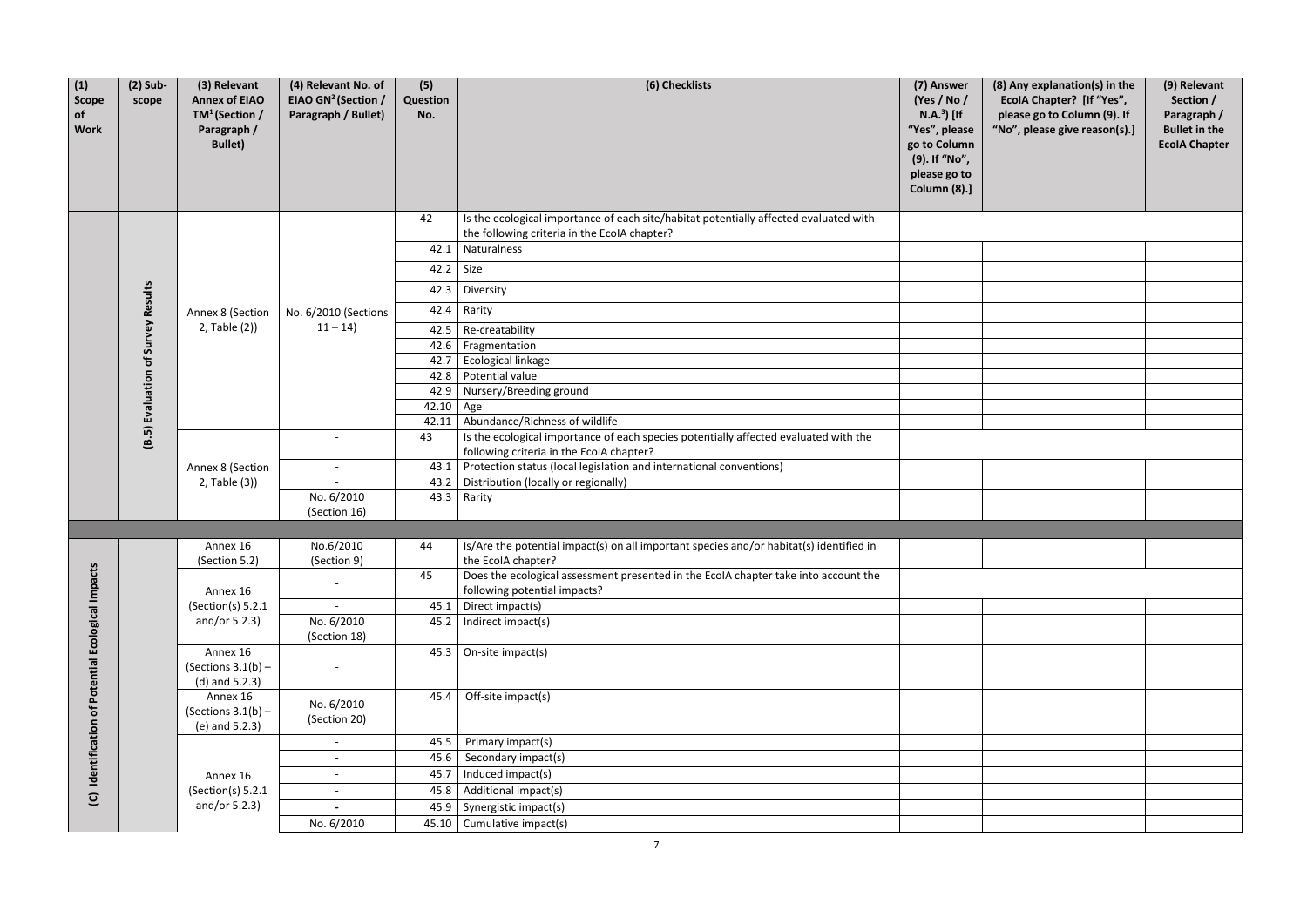| (1)<br>Scope<br>of<br><b>Work</b> | $(2)$ Sub-<br>scope | (3) Relevant<br><b>Annex of EIAO</b><br>$TM^1$ (Section /<br>Paragraph /<br><b>Bullet)</b> | (4) Relevant No. of<br>EIAO GN <sup>2</sup> (Section /<br>Paragraph / Bullet) | (5)<br>Question<br>No. | (6) Checklists                                                                                                                                                                                                                                                                                                                 | (7) Answer<br>(Yes / No /<br>$N.A.3$ [If<br>"Yes", please<br>go to Column<br>(9). If "No",<br>please go to<br><b>Column (8).]</b> | (8) Any explanation(s) in the<br>EcolA Chapter? [If "Yes",<br>please go to Column (9). If<br>"No", please give reason(s).] | (9) Relevant<br>Section /<br>Paragraph /<br><b>Bullet in the</b><br><b>EcolA Chapter</b> |
|-----------------------------------|---------------------|--------------------------------------------------------------------------------------------|-------------------------------------------------------------------------------|------------------------|--------------------------------------------------------------------------------------------------------------------------------------------------------------------------------------------------------------------------------------------------------------------------------------------------------------------------------|-----------------------------------------------------------------------------------------------------------------------------------|----------------------------------------------------------------------------------------------------------------------------|------------------------------------------------------------------------------------------|
|                                   |                     |                                                                                            | (Section 21)                                                                  |                        |                                                                                                                                                                                                                                                                                                                                |                                                                                                                                   |                                                                                                                            |                                                                                          |
|                                   |                     |                                                                                            |                                                                               | 45.11                  | Other potential impact(s)                                                                                                                                                                                                                                                                                                      |                                                                                                                                   |                                                                                                                            |                                                                                          |
|                                   |                     | Annex 16<br>(Sections 5.22)                                                                |                                                                               | 46                     | Is an overlay of the proposed project layout on the habitat map of the site prepared to<br>provide an overview of the impact(s) to local habitat(s)?                                                                                                                                                                           |                                                                                                                                   |                                                                                                                            |                                                                                          |
|                                   |                     | Annex 16 (Section<br>5.2.3)                                                                |                                                                               | 47                     | Is/Are suitable methodology/methodologies, such as checklists (descriptive, scaling,<br>etc.), matrices, networks, features mapping, etc., used and clearly stated, whenever<br>applicable, in the EcolA chapter?                                                                                                              |                                                                                                                                   |                                                                                                                            |                                                                                          |
|                                   |                     |                                                                                            |                                                                               | 48                     | Is/Are prediction(s) made with sound scientific basis?                                                                                                                                                                                                                                                                         |                                                                                                                                   |                                                                                                                            |                                                                                          |
|                                   |                     |                                                                                            |                                                                               |                        |                                                                                                                                                                                                                                                                                                                                |                                                                                                                                   |                                                                                                                            |                                                                                          |
| Ecological Impact                 |                     | Annex 8<br>(Section 2, Table<br>$(1)$ ) and Annex 16<br>(Section 5.3)                      |                                                                               | 49                     | Is the significance of each of the potential ecological impact clearly evaluated with the<br>following criteria?                                                                                                                                                                                                               |                                                                                                                                   |                                                                                                                            |                                                                                          |
| Significance                      |                     | Annex 8 (Section<br>$2$ , Table $(1)$<br>and<br>Annex 16<br>(Section 5.3)                  | No. 6/2010 (Sections<br>12 and 13)                                            | 49.1                   | Habitat quality [refer to Q.42 on the criteria for evaluating ecologically important<br>habitat(s) affected]                                                                                                                                                                                                                   |                                                                                                                                   |                                                                                                                            |                                                                                          |
| ð                                 |                     |                                                                                            |                                                                               |                        | 49.2 Species [refer to $Q.43$ on the criteria for evaluating ecologically important species<br>affected]                                                                                                                                                                                                                       |                                                                                                                                   |                                                                                                                            |                                                                                          |
| Evaluation                        |                     |                                                                                            |                                                                               |                        | 49.3   Size/Abundance                                                                                                                                                                                                                                                                                                          |                                                                                                                                   |                                                                                                                            |                                                                                          |
|                                   |                     |                                                                                            | $\overline{\phantom{a}}$                                                      | 49.4                   | Duration                                                                                                                                                                                                                                                                                                                       |                                                                                                                                   |                                                                                                                            |                                                                                          |
| $\widehat{a}$                     |                     |                                                                                            |                                                                               | 49.5                   | Reversibility                                                                                                                                                                                                                                                                                                                  |                                                                                                                                   |                                                                                                                            |                                                                                          |
|                                   |                     |                                                                                            | $\overline{\phantom{a}}$                                                      |                        | 49.6   Magnitude                                                                                                                                                                                                                                                                                                               |                                                                                                                                   |                                                                                                                            |                                                                                          |
|                                   |                     | Annex 16<br>(Section 3.1(a))                                                               | No. 6/2010<br>(Section 24)                                                    | 50                     | Is/Are mitigation measure(s) needed?                                                                                                                                                                                                                                                                                           |                                                                                                                                   |                                                                                                                            |                                                                                          |
|                                   |                     | Annex 16<br>(Sections 3.1 (a)<br>and 5.4.1)                                                |                                                                               | 51                     | If mitigation measure(s) are proposed, does the ecological assessment presented in the<br>EcolA chapter follow the "Mitigation Hierarchy" approach adopting the order of<br>priority to "Avoid", "Minimize", then "Compensate" ecological impact(s)?                                                                           |                                                                                                                                   |                                                                                                                            |                                                                                          |
| Mitigation                        | Hierarchy           | Annex 16<br>(Sections 3.1(a)<br>and $5.4.1$ (a))                                           |                                                                               | 52                     | Is/Are there any measure(s) proposed in the EcoIA chapter to "avoid" ecological<br>impact(s) to the maximum extent practicable (e.g. adopting suitable alternatives to site<br>location, design, construction method, alignment, layout and/or programme, "no-go"<br>alternative for serious impact, etc.)?                    |                                                                                                                                   |                                                                                                                            |                                                                                          |
| ίE                                | Mitigation<br>(E.1) | Annex 16<br>(Sections 3.1(a)<br>and $5.4.1$ (b))                                           |                                                                               | 53                     | Is/Are there any measure(s) proposed in the EcoIA chapter to "minimise" ecological<br>impact(s) (e.g. transplanting important plant specimens, confining works in specific<br>area or season, restoring or enhancing disturbed areas, etc.)?                                                                                   |                                                                                                                                   |                                                                                                                            |                                                                                          |
|                                   |                     | Annex 16<br>(Sections 3.1(a)<br>and $5.4.1(c)$                                             | No. 6/2010<br>(Section 27)                                                    | 54                     | Is/Are there any measure(s) proposed in the EcoIA chapter to "compensate" ecological<br>impact(s), enhance ecological areas or provide other conservation measure(s) (e.g. on-<br>site or off-site habitat creation to achieve both the physical size and ecological<br>function(s) of the habitat lost (i.e. "no net loss"))? |                                                                                                                                   |                                                                                                                            |                                                                                          |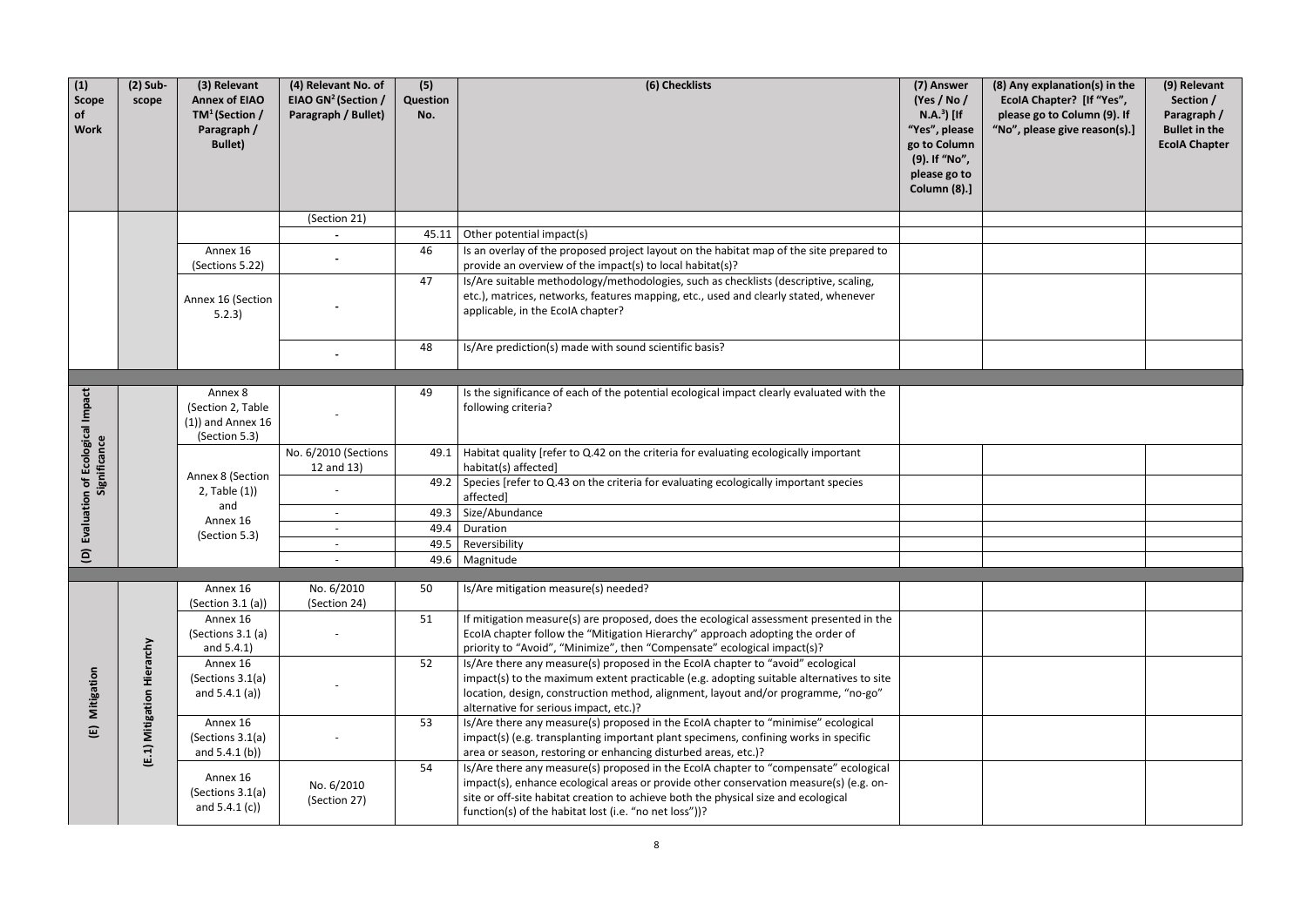| (8) Any explanation(s) in the<br>EcolA Chapter? [If "Yes",<br>please go to Column (9). If<br>"No", please give reason(s).] | (9) Relevant<br>Section /<br>Paragraph /<br><b>Bullet in the</b><br><b>EcolA Chapter</b> |
|----------------------------------------------------------------------------------------------------------------------------|------------------------------------------------------------------------------------------|
|                                                                                                                            |                                                                                          |
|                                                                                                                            |                                                                                          |
|                                                                                                                            |                                                                                          |
|                                                                                                                            |                                                                                          |
|                                                                                                                            |                                                                                          |
|                                                                                                                            |                                                                                          |
|                                                                                                                            |                                                                                          |
|                                                                                                                            |                                                                                          |
|                                                                                                                            |                                                                                          |
|                                                                                                                            |                                                                                          |

| (1)<br><b>Scope</b><br>of<br><b>Work</b> | $(2)$ Sub-<br>scope                                                       | (3) Relevant<br><b>Annex of EIAO</b><br>$TM^1$ (Section /<br>Paragraph /<br><b>Bullet)</b> | (4) Relevant No. of<br>EIAO GN <sup>2</sup> (Section /<br>Paragraph / Bullet) | (5)<br>Question<br>No. | (6) Checklists                                                                                                                                                                                                                                                                                                                                                                                                                                                                                                           | (7) Answer<br>(Yes / No /<br>$N.A.3$ [If<br>"Yes", please<br>go to Column<br>(9). If "No",<br>please go to<br>Column (8).] |
|------------------------------------------|---------------------------------------------------------------------------|--------------------------------------------------------------------------------------------|-------------------------------------------------------------------------------|------------------------|--------------------------------------------------------------------------------------------------------------------------------------------------------------------------------------------------------------------------------------------------------------------------------------------------------------------------------------------------------------------------------------------------------------------------------------------------------------------------------------------------------------------------|----------------------------------------------------------------------------------------------------------------------------|
|                                          | (E.2) Mitigation Appropriateness, Residual Impact and Off-site Mitigation | Annex 16<br>(Sections 5.4.2)<br>and $5.4.5(e)$                                             | No. 6/2010<br>(Section 24)                                                    | 55                     | Is/Are all the proposed mitigation measure(s) in the EcoIA chapter feasible and<br>practicable to be implemented within the context of Hong Kong (e.g. have similar<br>measures been used previously)?                                                                                                                                                                                                                                                                                                                   |                                                                                                                            |
|                                          |                                                                           | Annex 16<br>(Section 5.4.2)                                                                |                                                                               | 56                     | Is/Are the effectiveness of the proposed mitigation measure(s) carefully evaluated and<br>discussed in the EcolA chapter?                                                                                                                                                                                                                                                                                                                                                                                                |                                                                                                                            |
|                                          |                                                                           | Annex 16<br>(Sections 5.4.2)<br>and $5.4.5(b)$                                             | No. 6/2010<br>(Section 28)                                                    | 57                     | Is/Are there any residual impact(s) and its/their significance (if applicable) after<br>implementing the proposed mitigation measure(s) defined, quantified and evaluated<br>and clearly stated in the EcoIA chapter?                                                                                                                                                                                                                                                                                                    |                                                                                                                            |
|                                          |                                                                           | Annex 16<br>(Sections 3.1 (b) -<br>(e) and $5.4.3 -$<br>5.4.5)                             |                                                                               | 58                     | Is/Are off-site mitigation measure(s) proposed in the EcolA chapter?                                                                                                                                                                                                                                                                                                                                                                                                                                                     |                                                                                                                            |
|                                          |                                                                           | Annex 16<br>(Sections 3.1 (b) -<br>$(e)$ , 5.4.3 and<br>5.4.5(a) & $(c)$ )                 |                                                                               | 59                     | If off-site mitigation measure(s) proposed in the EcoIA chapter, is/are the on-site<br>mitigation measure(s) considered well in advance of off-site mitigation measure(s) [i.e.<br>all possible design measures and all practicable on-site ecological mitigation measure(s)<br>are fully investigated and exhausted prior to considering off-site measure(s)]?                                                                                                                                                          |                                                                                                                            |
|                                          |                                                                           | Annex 16<br>(Sections 3.1 (b) -<br>(e) and $5.4.4$ )                                       |                                                                               | 60                     | Is/Are off-site mitigation measure(s) proposed (if applicable) in the EcolA chapter<br>considered along with other alternative(s), e.g. change of site, layout, etc., including<br>modifying or abandoning the proposed project?                                                                                                                                                                                                                                                                                         |                                                                                                                            |
|                                          |                                                                           | Annex 16<br>(Sections 3.1 (b) -<br>(e) and $5.4.5(d)$ )                                    | No. 6/2010<br>(Section 27)                                                    | 61                     | Is/Are off-site mitigation measure(s) proposed (if applicable) in the EcolA chapter on a<br>"like for like" and "no net loss" basis to the extent that this is practicable [i.e. any<br>compensation measure(s) to be adopted for mitigating the residual ecological impact(s)<br>directly related to the habitat(s) or species to be protected, i.e. either the same kind of<br>species or habitat(s) of the same size, or the same kind of ecological function and<br>capacity to be achieved through the measure(s)]? |                                                                                                                            |
|                                          |                                                                           | Annex 16<br>(Section 5.4.5(f))                                                             |                                                                               | 62                     | Is/Are off-site mitigation measure(s) proposed (if applicable) in the EcolA chapter<br>limited to what is necessary to mitigate the residual ecological impact(s) arising from<br>the proposed project?                                                                                                                                                                                                                                                                                                                  |                                                                                                                            |
|                                          |                                                                           | Annex 16<br>(Section 5.4.5(g))                                                             | No. 6/2010<br>(Section 24)                                                    | 63                     | Are the relevancy, feasibility, constraint(s), reliability, design and method(s) of<br>construction, time scale, programme, monitoring, management and maintenance of<br>off-site mitigation measure(s) proposed (if applicable) confirmed and clearly stated in<br>the EcolA chapter?                                                                                                                                                                                                                                   |                                                                                                                            |
|                                          |                                                                           |                                                                                            | No. 6/2010<br>(Section 26)                                                    | 64                     | Is/Are the maintenance role of the proposed mitigation measure(s) stated in the EcoIA<br>chapter?                                                                                                                                                                                                                                                                                                                                                                                                                        |                                                                                                                            |